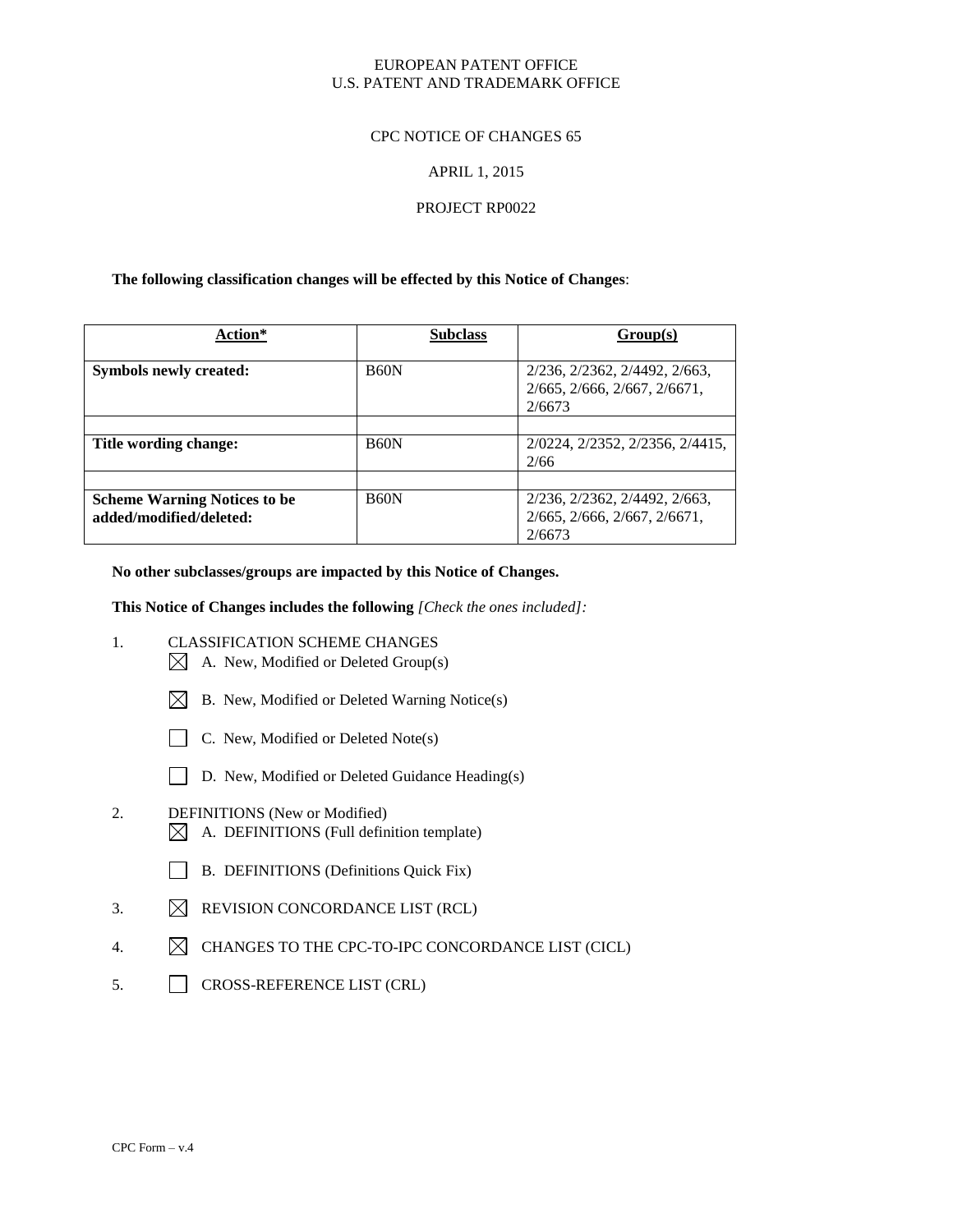### APRIL 1, 2015

## PROJECT RP0022

# 1. CLASSIFICATION SCHEME CHANGES

# A. New, Modified or Deleted Group(s)

# **SUBCLASS B60N - VEHICLE PASSENGER ACCOMMODATION NOT OTHERWISE PROVIDED FOR**

| Type*          | <b>Symbol</b> | <b>Indent</b><br>Level<br><b>Number</b><br>of dots<br>(e.g. 0, 1,<br>2) | <b>Title</b><br>(new or modified)<br>"CPC only" text should normally be<br>enclosed in {curly brackets}**                                                                                            | <b>Transferred to</b> #                                                                      |
|----------------|---------------|-------------------------------------------------------------------------|------------------------------------------------------------------------------------------------------------------------------------------------------------------------------------------------------|----------------------------------------------------------------------------------------------|
| M              | 2/0224        | $\overline{2}$                                                          | {Non-manual adjustments, e.g. with electrical<br>operation (B60N 2/0296, B60N 2/52, B60N<br>2/6673 take precedence; for adjusting head-<br>rests with electric motors B60N 2/4829,<br>B60N 2/4852) } |                                                                                              |
| $\mathbf U$    | 2/235         | 3                                                                       | by gear-pawl type mechanisms                                                                                                                                                                         |                                                                                              |
| M              | 2/2352        | $\overline{4}$                                                          | {with external pawls}                                                                                                                                                                                |                                                                                              |
| $\mathbf C$    | 2/2356        | $\overline{4}$                                                          | {with internal pawls}                                                                                                                                                                                | B60N 2/2356, B60N 2/236,<br>B60N 2/2362                                                      |
| ${\bf N}$      | 2/236         | 5                                                                       | {linearly movable}                                                                                                                                                                                   |                                                                                              |
| ${\bf N}$      | 2/2362        | 5                                                                       | {rotatably movable}                                                                                                                                                                                  |                                                                                              |
| $\overline{C}$ | 2/4415        | $\overline{2}$                                                          | {Hydro-pneumatic adjustments of the shape<br>(for lumbar supports B60N2/665; for coach-<br>like constructions B60N2/7082; arrangement<br>or mounting of air bags in vehicle seats<br>B60R21/207)}    | B60N 2/4415, B60N 2/665                                                                      |
| $\overline{C}$ | 2/449         | $\overline{2}$                                                          | {Side-rests (B60N2/2872, B60N2/4882 take<br>precedence) }                                                                                                                                            | B60N 2/449, B60N 2/4492                                                                      |
| ${\bf N}$      | 2/4492        | $\overline{3}$                                                          | {adjustable}                                                                                                                                                                                         |                                                                                              |
| $\mathbf U$    | 2/64          | 3                                                                       | {shape of the cushion}                                                                                                                                                                               |                                                                                              |
| $\mathbf C$    | 2/66          | 3                                                                       | Lumbar supports                                                                                                                                                                                      | B60N 2/66, B60N 2/663,<br>B60N 2/665, B60N 2/666,<br>B60N 2/667, B60N 2/6671,<br>B60N 2/6673 |
| N              | 2/663         | $\overline{4}$                                                          | {portable with attachment to the back-rest}                                                                                                                                                          |                                                                                              |
| $\mathbf N$    | 2/665         | $\overline{4}$                                                          | {using inflatable bladders}                                                                                                                                                                          |                                                                                              |
| N              | 2/666         | $\overline{4}$                                                          | {vertically adjustable}                                                                                                                                                                              |                                                                                              |
| N              | 2/667         | $\overline{4}$                                                          | {having flexible support members bowed by<br>applied forces}                                                                                                                                         |                                                                                              |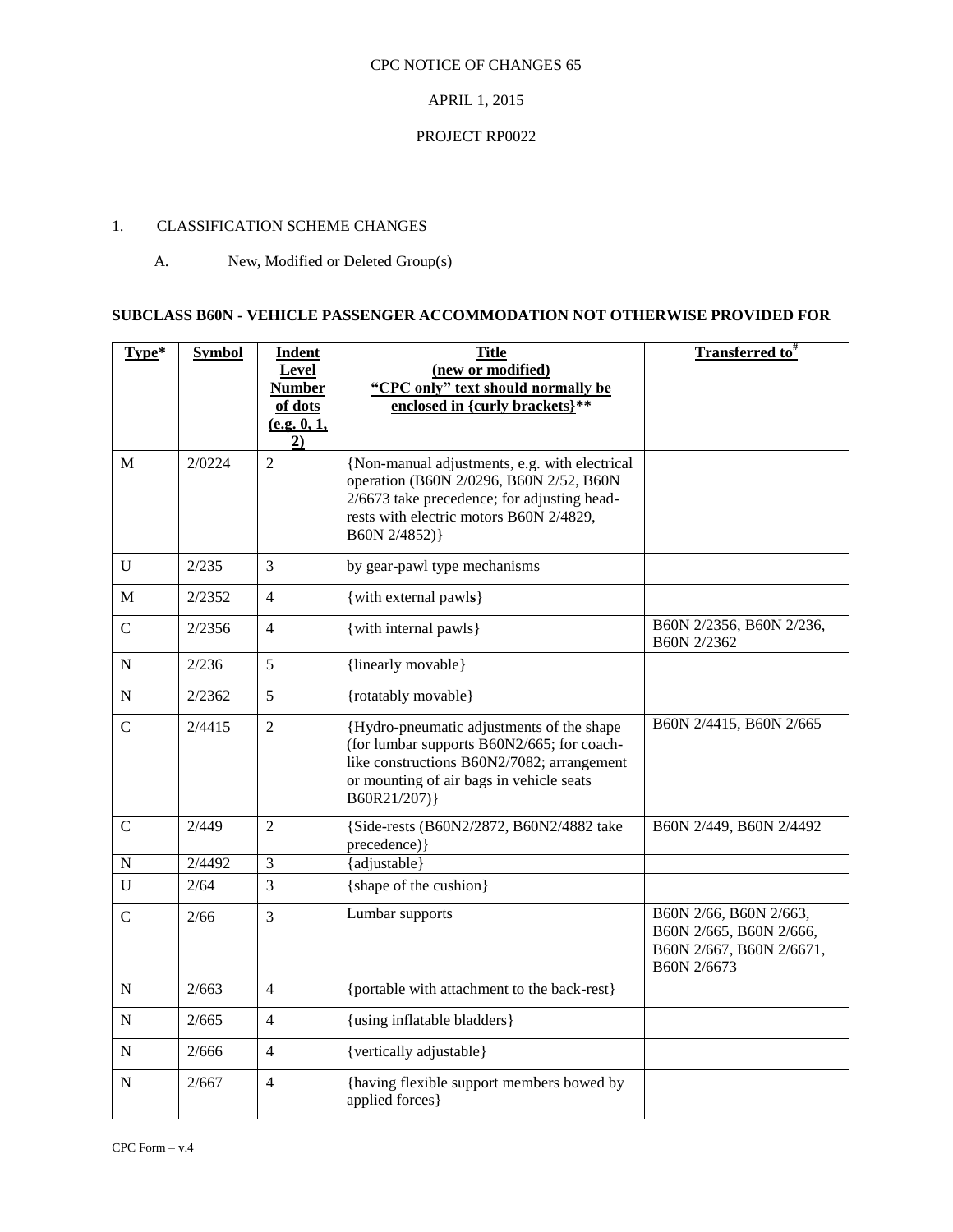#### APRIL 1, 2015

#### PROJECT RP0022

| Type* | <b>Symbol</b> | <b>Indent</b><br><b>Level</b><br><b>Number</b><br>of dots<br>(e.g. 0, 1, | <b>Title</b><br>(new or modified)<br>"CPC only" text should normally be<br>enclosed in {curly brackets}** | Transferred to <sup>*</sup> |
|-------|---------------|--------------------------------------------------------------------------|-----------------------------------------------------------------------------------------------------------|-----------------------------|
| N     | 2/6671        |                                                                          | with cable actuators {                                                                                    |                             |
| N     | 2/6673        |                                                                          | with motor driven adjustments }                                                                           |                             |

\*N = new entries where reclassification into entries is involved; C = entries with modified file scope where reclassification of documents from the entries is involved;  $Q =$  new entries which are firstly populated with documents via administrative transfers from deleted (D) entries. Afterwards, the transferred documents into the Q entry will either stay or be moved to more appropriate entries, as determined by intellectual reclassification; E= existing entries with enlarged file scope, which receive documents from C or D entries, e.g. when a limiting reference is removed from the entry title; M = entries with no change to the file scope (no reclassification);  $D =$  deleted entries;  $F =$  frozen entries will be deleted once reclassification of documents from the entries is completed;  $U =$  entries that are unchanged.

#### NOTES:

- $\bullet$  \*\*No {curly brackets} are used for titles in CPC only subclasses, e.g. C12Y, A23Y; 2000 series symbol titles of groups found at the end of schemes (orthogonal codes); or the Y section titles. The {curly brackets} are used for 2000 series symbol titles found interspersed throughout the main trunk schemes (breakdown codes).
- For U groups, the minimum requirement is to include the U group located immediately prior to the N group or N group array, in order to show the N group hierarchy and improve the readability and understanding of the scheme. Always include the symbol, indent level and title of the U group in the table above.
- All entry types should be included in the scheme changes table above for better understanding of the overall scheme change picture. Symbol, indent level, and title are required for all types except "D" which requires only a symbol.
- #"Transferred to" column must be completed for all C, D, F, and Q type entries. F groups will be deleted once reclassification is completed.
- When multiple symbols are included in the "Transferred to" column, avoid using ranges of symbols in order to be as precise as possible.
- For administrative transfer of documents, the following text should be used: "< administrative transfer to XX>" or "<administrative transfer to XX and YY simultaneously>" when administrative transfer of the same documents is to more than one place.
- Administrative transfer to main trunk groups is assumed to be "invention information", unless otherwise indicated, and to 2000 series groups is assumed to be "additional information".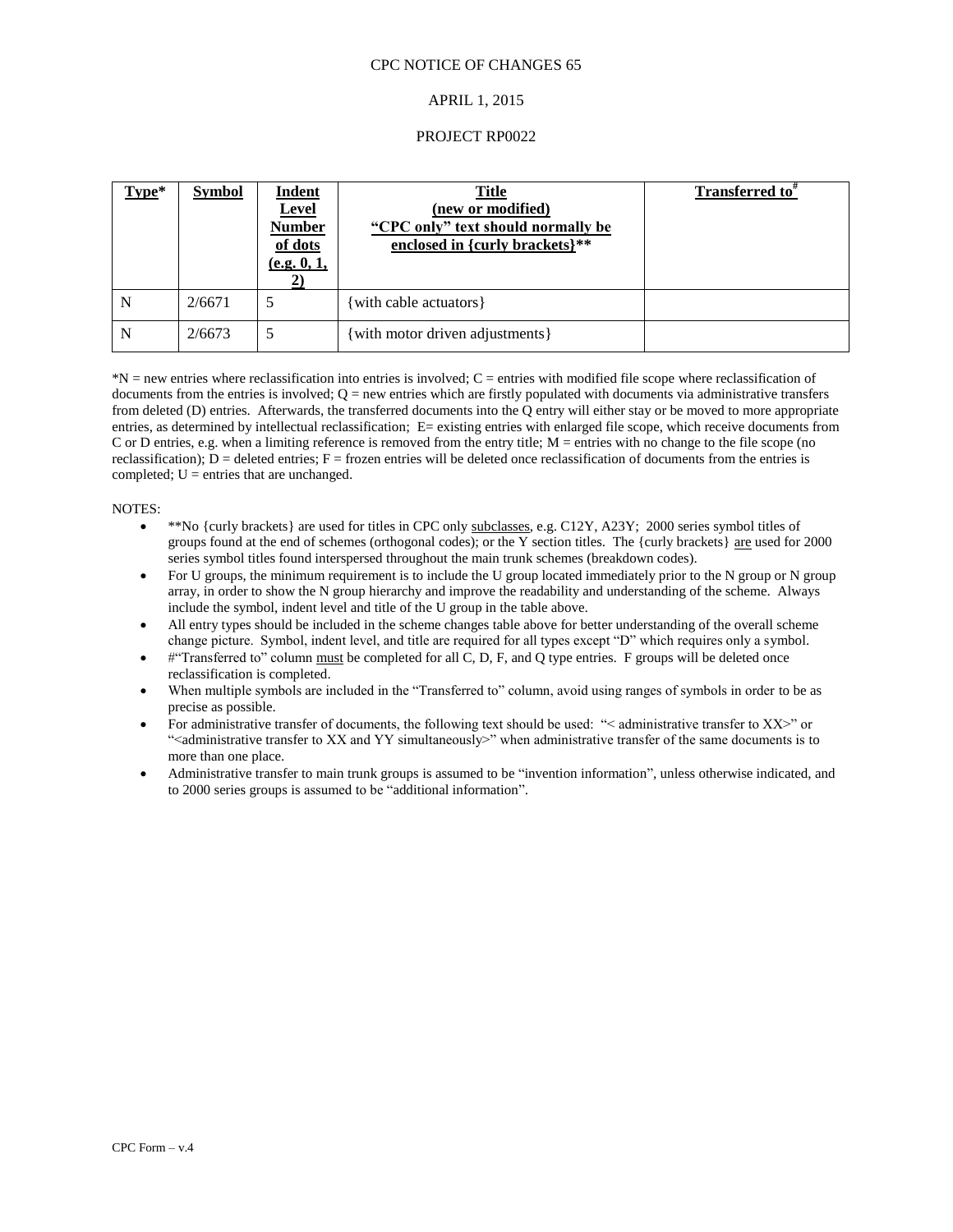# APRIL 1, 2015

### PROJECT RP0022

# B. New, Modified or Deleted Warning notice(s)

# **SUBCLASS B60N - VEHICLE PASSENGER ACCOMMODATION NOT OTHERWISE PROVIDED FOR**

| Type*       | <b>Location</b> | <b>Old Warning notice</b> | <b>New/Modified Warning notice</b>                                                                                                                                                                          |
|-------------|-----------------|---------------------------|-------------------------------------------------------------------------------------------------------------------------------------------------------------------------------------------------------------|
| $\mathbf N$ | 2/236           | <b>NONE</b>               | Group B60N 2/236 is incomplete<br>pending reclassification of documents<br>from group B60N 2/2356. Groups<br>B60N 2/2356 and B60N 2/236 should<br>be considered in order to perform a<br>complete search.   |
| ${\bf N}$   | 2/2362          | <b>NONE</b>               | Group B60N 2/2362 is incomplete<br>pending reclassification of documents<br>from group B60N 2/2356. Groups<br>B60N 2/2356 and B60N 2/2362<br>should be considered in order to<br>perform a complete search. |
| ${\bf N}$   | 2/4492          | <b>NONE</b>               | Group B60N 2/4492 is incomplete<br>pending reclassification of documents<br>from group B60N 2/449. Groups<br>B60N 2/449 and B60N 2/4492 should<br>be considered in order to perform a<br>complete search.   |
| $\mathbf N$ | 2/663           | <b>NONE</b>               | Group B60N 2/663 is incomplete<br>pending reclassification of documents<br>from group B60N 2/66. Groups B60N<br>$2/66$ and B60N $2/663$ should be<br>considered in order to perform a<br>complete search.   |
| ${\bf N}$   | 2/665           | <b>NONE</b>               | Group B60N 2/665 is incomplete<br>pending reclassification of documents<br>from group B60N 2/66. Groups B60N<br>$2/66$ and B60N $2/665$ should be<br>considered in order to perform a<br>complete search.   |
| ${\bf N}$   | 2/666           | <b>NONE</b>               | Group B60N 2/666 is incomplete<br>pending reclassification of documents<br>from group B60N 2/66. Groups B60N<br>2/66 and B60N 2/666 should be<br>considered in order to perform a<br>complete search.       |
| ${\bf N}$   | 2/6671          | <b>NONE</b>               | Group B60N 2/6671 is incomplete<br>pending reclassification of documents                                                                                                                                    |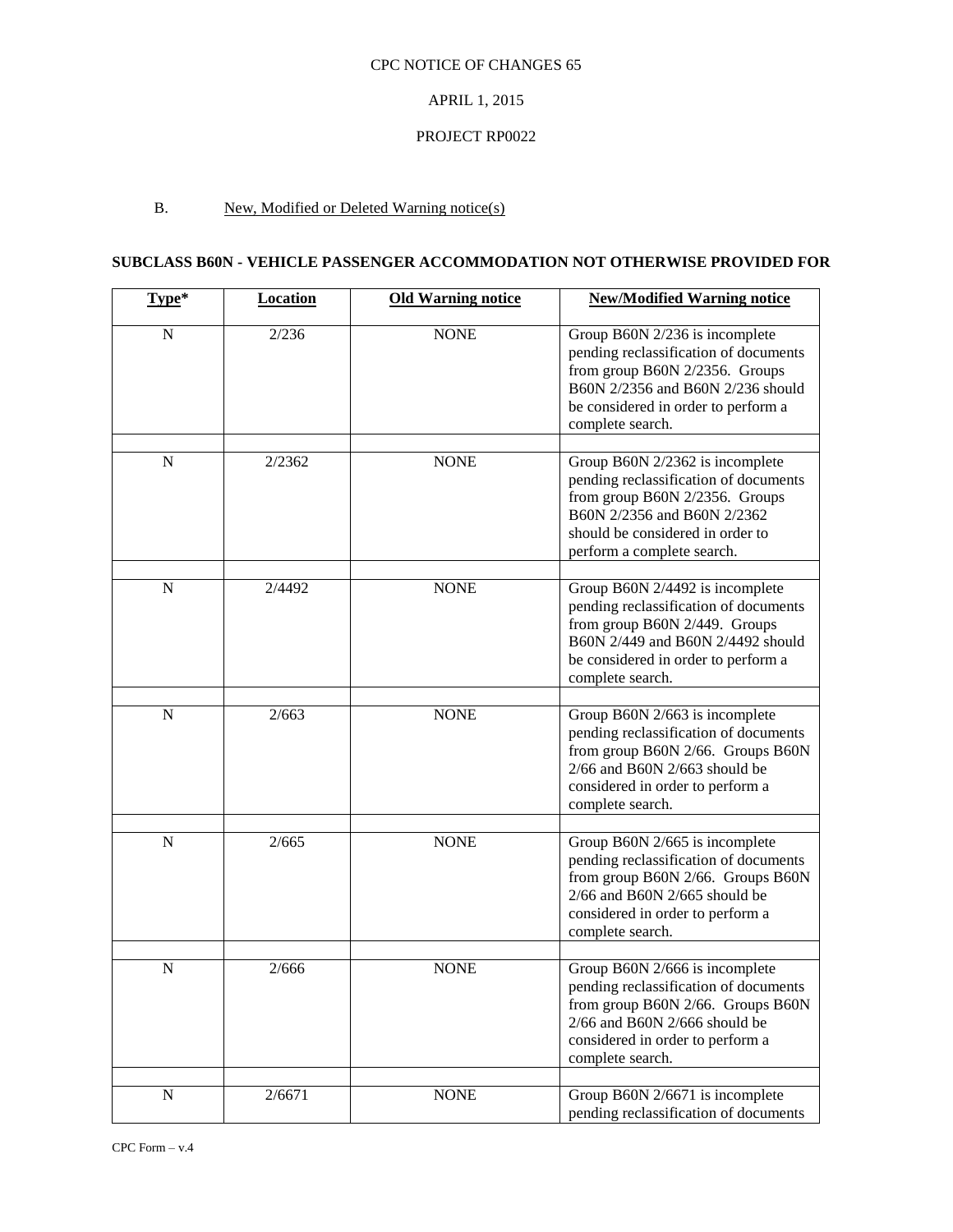# APRIL 1, 2015

## PROJECT RP0022

| Type* | Location | <b>Old Warning notice</b> | New/Modified Warning notice                                                                                                                                                                                   |
|-------|----------|---------------------------|---------------------------------------------------------------------------------------------------------------------------------------------------------------------------------------------------------------|
|       |          |                           | from group B60N $2/66$ . Groups B60N<br>$2/66$ and B60N $2/6671$ should be<br>considered in order to perform a<br>complete search.                                                                            |
|       |          |                           |                                                                                                                                                                                                               |
| N     | 2/6673   | <b>NONE</b>               | Group B60N $2/6673$ is incomplete<br>pending reclassification of documents<br>from group B60N 2/66. Groups B60N<br>$2/66$ and B60N $2/6673$ should be<br>considered in order to perform a<br>complete search. |

 $N = new warning, M = modified warning, D = deleted warning$ 

NOTE: The "Location" column only requires the symbol PRIOR to the location of the warning. No further directions such as "before" or "after" are required.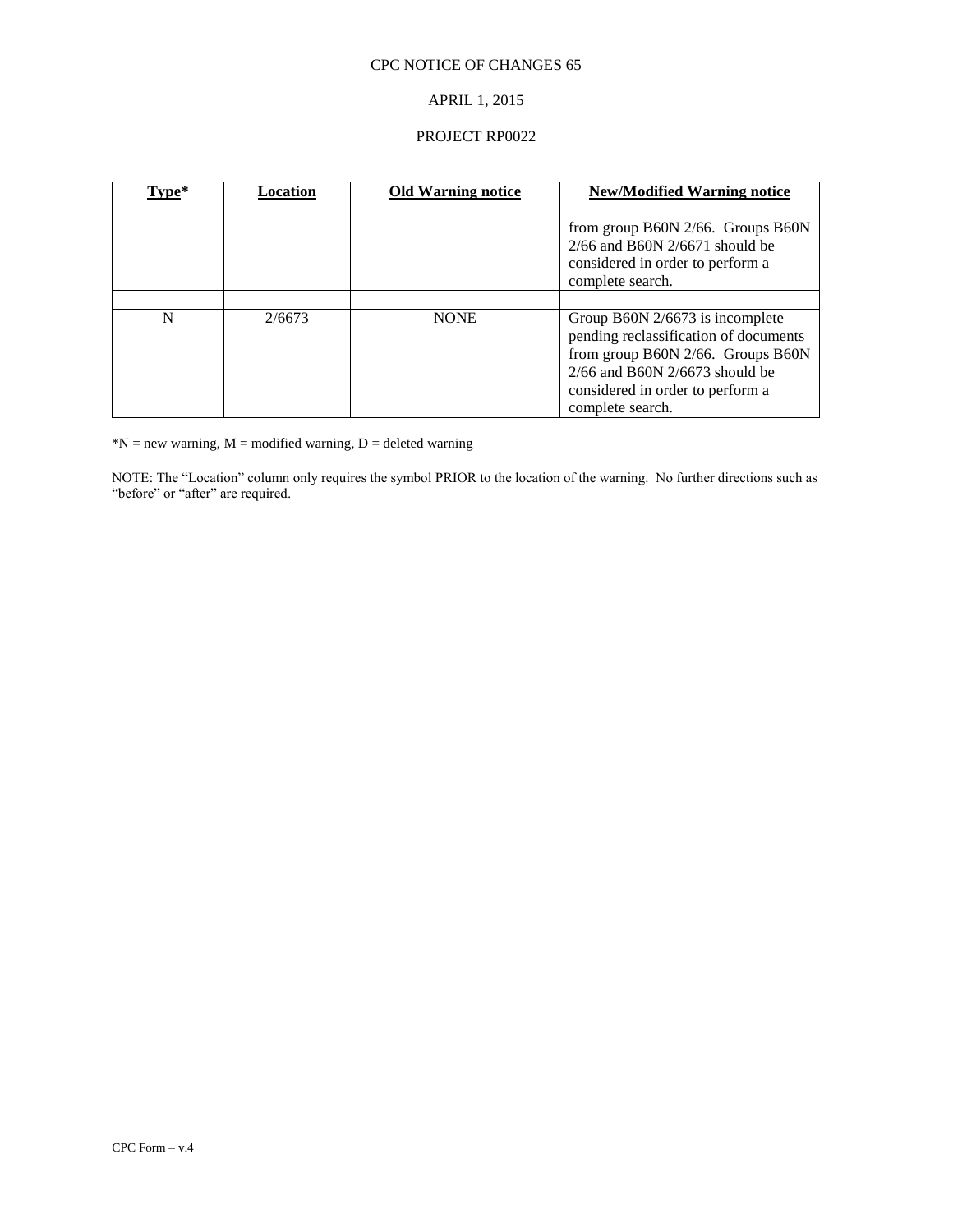APRIL 1, 2015

PROJECT RP0022

# **2. A. DEFINITIONS (i.e. new or modified)**

# **B60N 2/0224**

**{Non-manual adjustments, e.g. with electrical operation (B60N 2/0296, B60N 2/52, B60N 2/6673 take precedence; for adjusting head-rests with electric motors B60N 2/4829, B60N 2/4852)}**

# **References relevant to classification in this group**

*This group does not cover:* 

| Seat or part thereof being moved by a central command actuator    | <b>B60N 2/0296</b> |
|-------------------------------------------------------------------|--------------------|
| to selectively switch on or engage one of several special purpose |                    |
| circuits or mechanisms                                            |                    |
| Slidable headrests characterised by adjusting mechanism, using    | <b>B60N 2/4829</b> |
| electric motors                                                   |                    |
| Tiltable headrests characterised by adjusting mechanism, using    | <b>B60N 2/4852</b> |
| electric motors                                                   |                    |
| Seat suspension devices using fluid means                         | <b>B60N 2/52</b>   |
| Flexible bowed lumbar supports with motor driven adjustments      | B60N 2/6673        |

# **B60N 2/4415**

# **{Hydro-pneumatic adjustment of the shape}**

# **Definition statement**

*This group covers:*

Devices for altering the contour of a seat portion by the use of liquid or gaseous substances.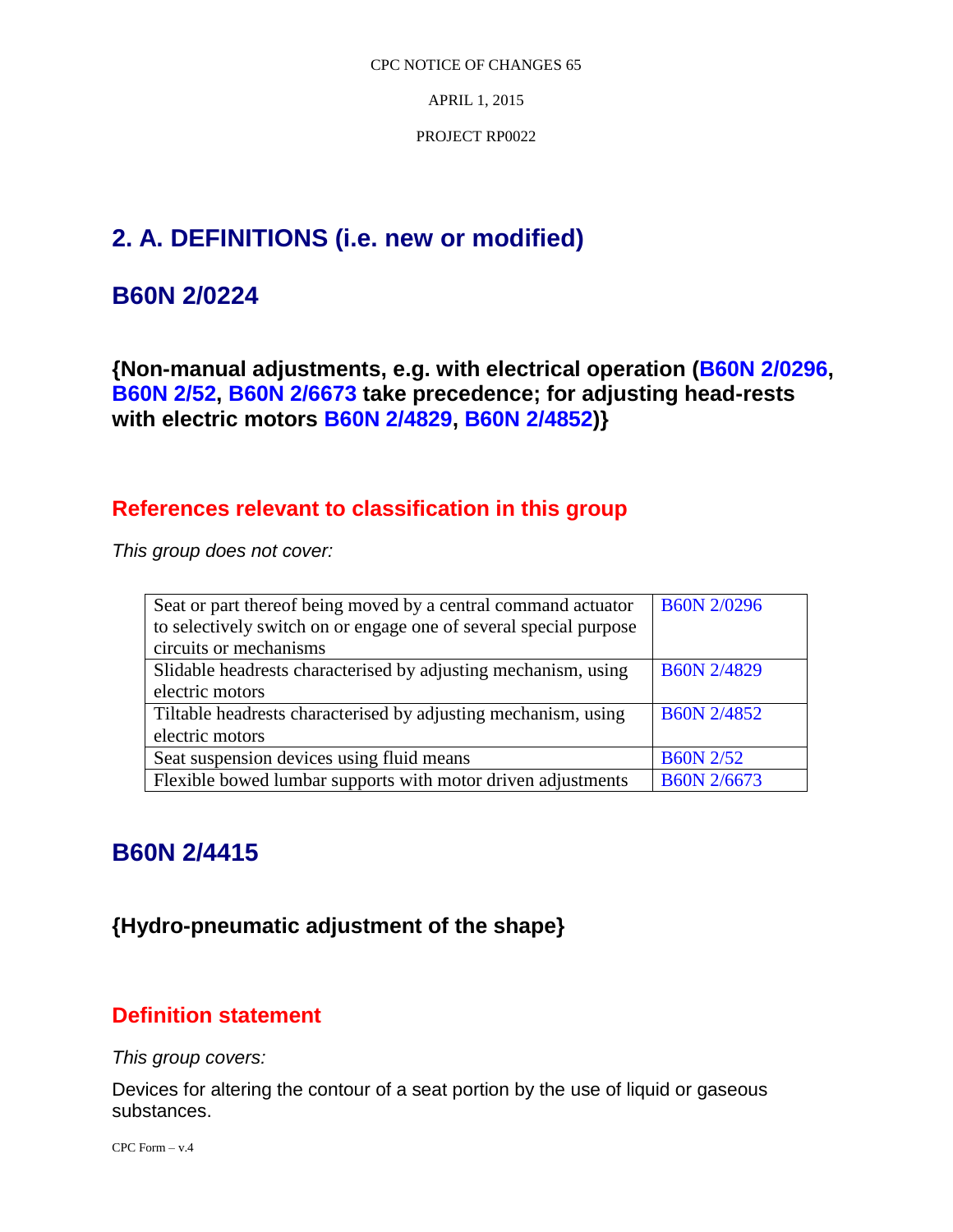APRIL 1, 2015

## PROJECT RP0022

Adjustment of shape by hydro-pneumatic means Blowing up of inflatable seats or seat parts

# **References relevant to classification in this group**

*This group does not cover:* 

| Lumbar supports using inflatable bladders            | <b>B60N</b> 2/665  |
|------------------------------------------------------|--------------------|
| Coach-like constructions with air or fluid cushions  | <b>B60N 2/7082</b> |
| Arrangement or mounting of air bags in vehicle seats | <b>B60R 21/207</b> |

# **B60N 2/667**

# **{having flexible support members bowed by applied forces}**

# **Definition statement**

*This group covers:*

Lumbar supports that are mounted by a bendable mounting member that is curved by applying forces to the mounting member. The force could be generated by the seated person.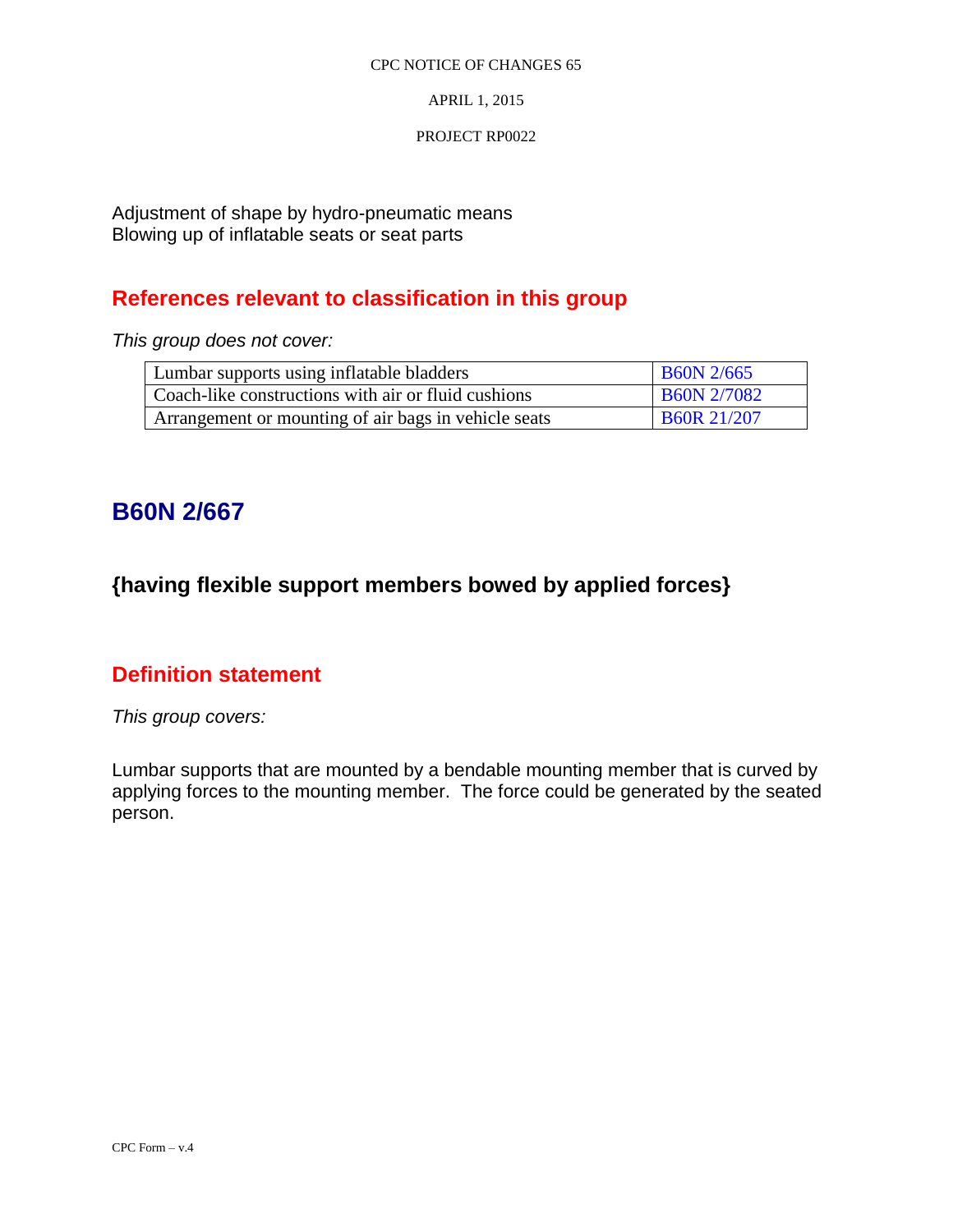### APRIL 1, 2015

#### PROJECT RP0022

## 3. REVISION CONCORDANCE LIST (RCL)

| Type*         | From CPC Symbol (existing) | To CPC Symbol(s)        |
|---------------|----------------------------|-------------------------|
| $\mathcal{C}$ | B60N 2/2356                | B60N 2/2356             |
|               |                            | B <sub>60</sub> N 2/236 |
|               |                            | B60N 2/2362             |
| $\mathcal{C}$ | B60N 2/4415                | B60N 2/4415             |
|               |                            | B60N 2/665              |
| $\mathcal{C}$ | B60N 2/449                 | <b>B60N 2/449</b>       |
|               |                            | B60N 2/4492             |
| $\mathcal{C}$ | B60N 2/66                  | B <sub>60</sub> N 2/66  |
|               |                            | B <sub>60</sub> N 2/663 |
|               |                            | B <sub>60</sub> N 2/665 |
|               |                            | B60N 2/666              |
|               |                            | B <sub>60</sub> N 2/667 |
|               |                            | B60N 2/6671             |
|               |                            | B60N 2/6673             |

 $*C$  = entries with modified file scope where reclassification of documents from the entries is involved;  $Q$  = new entries which are firstly populated with documents via administrative transfers from deleted (D) entries. Afterwards, the transferred documents into the Q entry will either stay or be moved to more appropriate entries, as determined by intellectual reclassification;  $D =$ deleted entries.

NOTES:

- $\bullet$  Only C, D, and Q type entries are included in the table above.
- When multiple symbols are included in the "To" column, avoid using ranges of symbols in order to be as precise as possible.
- For administrative transfer of documents, the following text should be used: "< administrative transfer to XX>" or "<administrative transfer to XX and YY simultaneously>" when administrative transfer of the same documents is to more than one place.
- Administrative transfer to main trunk groups is assumed to be "invention information", unless otherwise indicated, and to 2000 series groups is assumed to be "additional information".